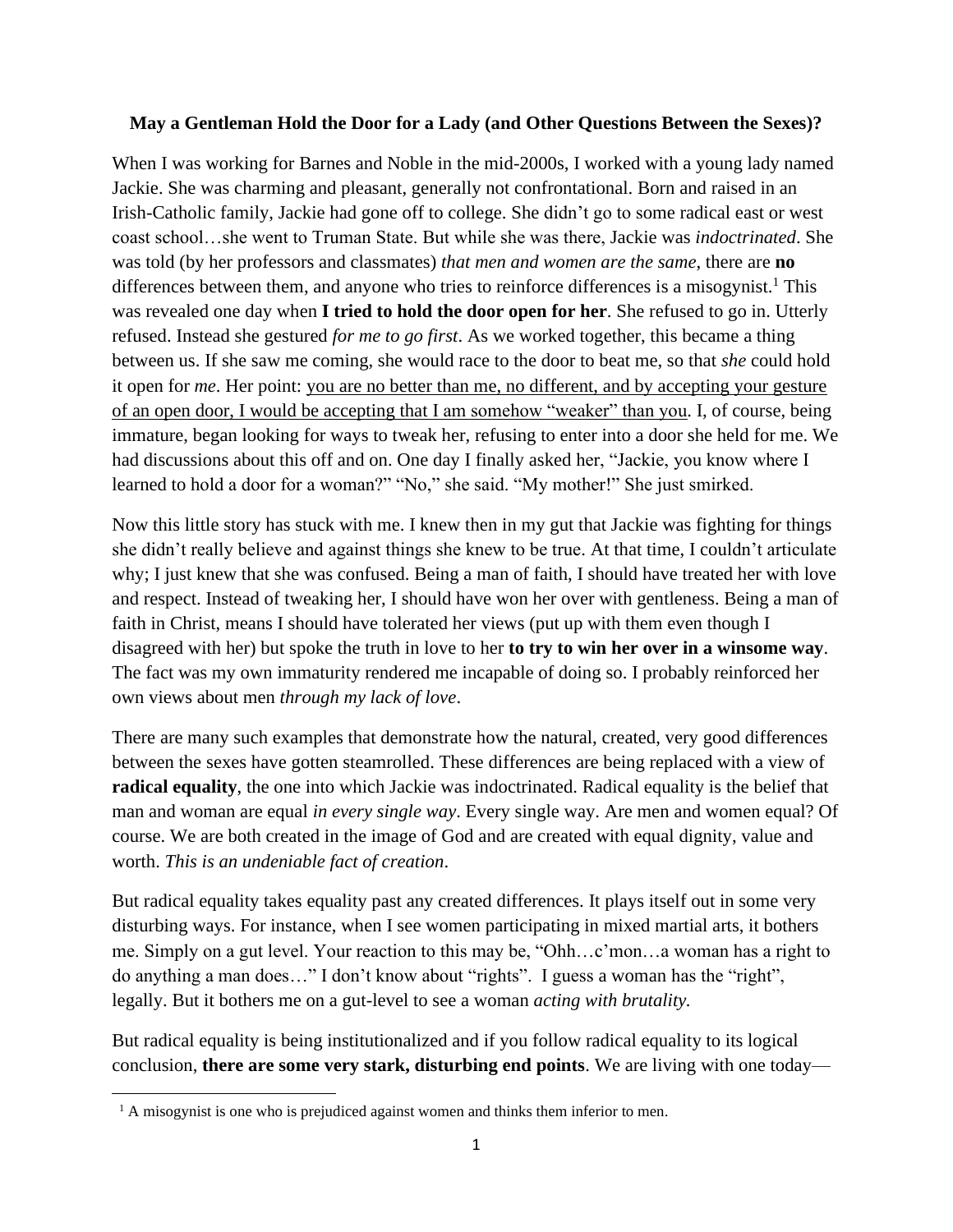*gender fluidity*. This is the belief that there are no gender differences, but also that *a person is free to choose what gender they desire to be*. Is this okay? I ask the question because many softly adopt radical presuppositions that have tremendous societal consequences. In other words, we collectively, societally, *shrug our shoulders*. Is it okay that our daughters should be forced to register for the Selective Services so that they can be drafted?<sup>2</sup> Is it okay that we should have a mandated equal number of women who are police officers and firefighters, and to achieve this "noble" end, we lower crucial standards?<sup>3</sup> The argument that is often put forward is that of "choice" and "access", and that all women should have the same opportunities as men. My greater concern as a Christian is: *do these ends really reflect God's design and desire for women and for men*?

So, may a man hold a door for a woman? Is it okay as a woman to walk through a held-door? My wife and daughters have had several experiences of late involving young men *who act as if they (the ladies) weren't there and they don't matter*. Clueless. **These are the men we are raising**. Men who cut in front of women. Who don't wait their turn. Who use their strength to man the life boats and leave the "weaker" stranded. A literal and proverbial "every man for himself." This is the inevitable, logical, formative conclusion of steamrolling the sexes—a society full of a bunch of jerks who only care about *numero uno*.

My concern is what God's Word says. What His creation attests. God's Word says that we are both created in the image of God (equally valuable!), but that both sexes were created *differently,*  having unique purposes.<sup>4</sup> The man and the woman are created to "fit together". The positive role of the Christian man is one who accepts this unique purpose and role, being responsible for those that God has given. No matter who you are, where God has put you, He has given you all responsibilities. Whether you are young, single, married or unmarried, a widow or widower, a grandparent or grandchild…whether you live at home or on your own…God has given men people we are responsible for, unique to us.

Responsibility and duty is what being a man is all about. Do not misunderstand me! I am not saying that women aren't responsible for things. What I am saying, is that ultimately *God holds the man accountable for the family and for those whom He has given*. Negatively, when a man is **not** responsible it has dire consequences on those around him. Appealing to the Biblical account, when Eve doubts God's Word and eats from the tree, then gives the fruit to her husband (who was standing with her!) …God doesn't confront the woman, He confronts the man! **Adam is held responsible**. In the narrative of Genesis Two, **the man** is the one who is given the command not to eat of the tree of the knowledge of God and evil. This occurs before the woman was created. This command is not seen as a burden, but as *a boundary*. It was, then, Adam's responsibility to tell his wife of this boundary. That she knows of it is clear based on what she

<sup>&</sup>lt;sup>2</sup> This issue came before Congress last fall and was narrowly defeated. Known as Draft Our Daughters, this was added to an amendment to a defense bill, the National Defense Authorization Act.

<sup>&</sup>lt;sup>3</sup> As a practical matter, if my house is burning down, send me the biggest and strongest fire fighter you got!

<sup>4</sup> The entire creation account of Genesis Two underscores this, and to deny it, one has to completely allegorize it.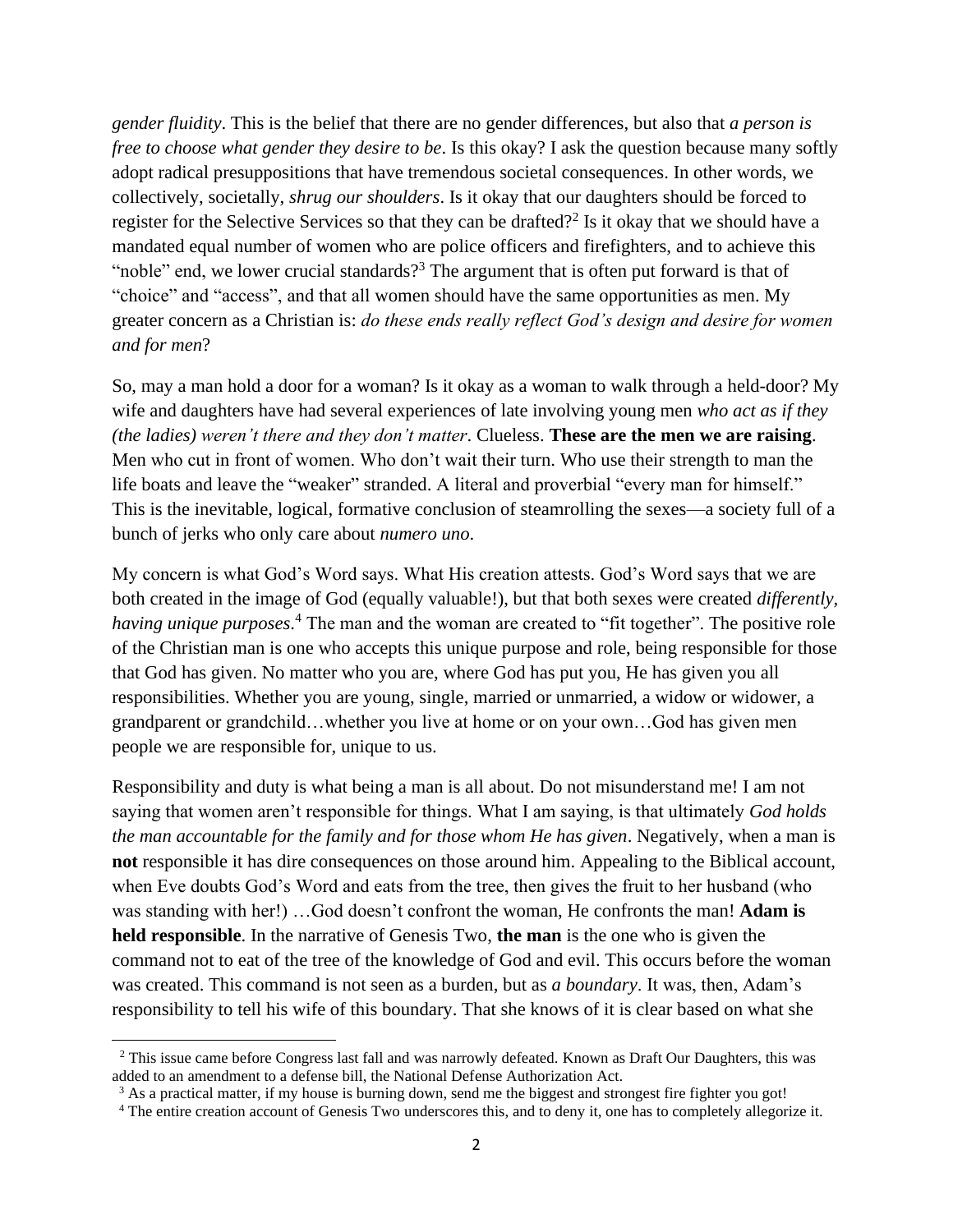says to the serpent. The point: *it was Adam's responsibility to inform his wife and keep her from transgressing this boundary*. Ultimately, Adam is the one who is responsible for the fall into sin. This is not only an idea from the Old Testament. St. Paul also reflects this in Romans 5: sin came into the world through one man, and death through sin…which he goes on to call the "transgression of Adam". Not Eve, but Adam…even though it was Eve who ate the fruit first.

So what does it mean to be a creature<sup>5</sup> of faith and live according to God's purposes? I'm talking about structures and an order. Something to conform to, be molded into, something to fit in or under. To live in accord with God's design means to submit to His Word. It means to submit to our place in His design. But our very sinful nature fights against this. We don't want to submit to anything…or anyone.

**That's why it's always about Jesus**. Being a creature of faith is to be one who has received the forgiveness of sins won by Jesus Christ alone. The fact is that we will fail on our own power. But a creature of faith is one who simply receives gifts and is always in a posture of repentance. This is so important and crucial to this topic. I fail often in my roles as protector and provider. But a creature of faith is one who knows that one must live accordance with God's will and that they will fail. But in my baptism, where I am daily put to death and made alive, I can let my head hit the pillow, forgiven for my failure and try better tomorrow.

Through the blood of Jesus, we live as new creatures. Recreated and repurposed to live lives in accordance with God's will. This happens through Word and Sacrament. The rhythm of a life of worship—receiving God's gifts and His forgiveness sustains us in our duties as creatures. Worship is where we hear God's Word and receive absolution for our failures. In other words, the first thing is the first thing. It's Jesus.

In light of that, I can say two things. The first thing is forgiven, **we live to serve the other**. To love. Not aimlessly, but one who seeks to live in accordance with God's best for me, because God's best *serves His other creatures the best*. As such, and this is the second thing…**we can mature in the faith**. We can get better in living for others. We can conform and shape our lives around what He wants us to be doing and strive to do it better. Not because "better" makes us anything before God, but because "better" is our active participation in God's world for others.

In order to live better in our created roles better, there are several strategies. One is through imitation. The greatest form to imitate is Jesus. His selflessness. His sacrifice. The picture of Jesus washing his disciple's feet on the night in which he was betrayed. We also imitate others who are in Christ. Paul says in 1 Cor. 11: *be imitators of me as I am of Christ*. We look to the examples in our lives that exhibit these roles. We follow their examples. As we do so, *we become* 

<sup>&</sup>lt;sup>5</sup> I intentionally use the word "creature" to emphasize that we are the product of a Creator. We are not simply "beings" who determine our course and purpose, but are guided by the Creator's will and intent. Some of this is "hard-wired" into our brains and physiology.